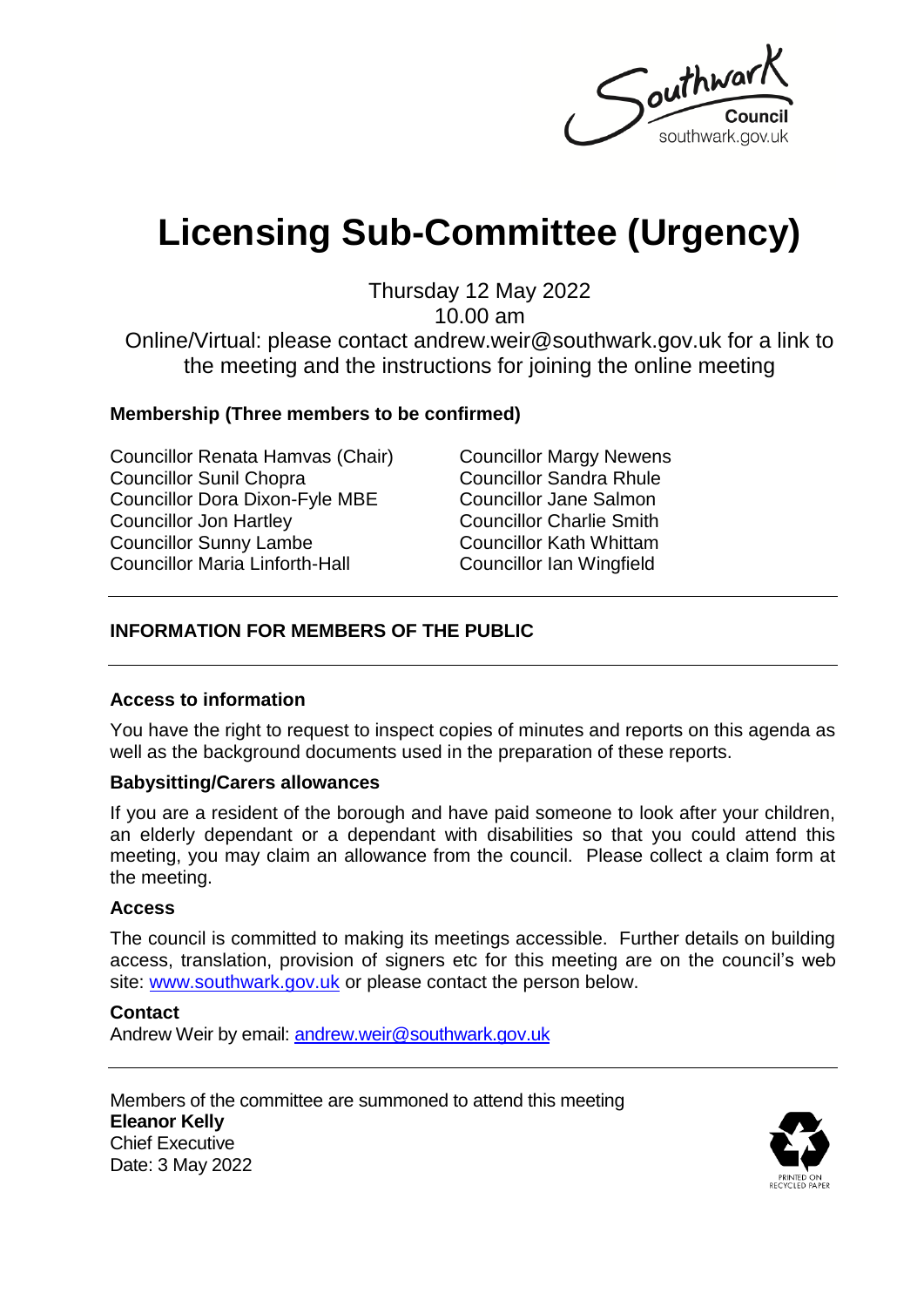Southwark southwark.gov.uk

## **Licensing Sub-Committee (Urgency)**

Thursday 12 May 2022 10.00 am

Online/Virtual: please contact andrew.weir@southwark.gov.uk for a link to the meeting and the instructions for joining the online meeting

### **Order of Business**

**Item No. Title Page No.**

#### **PART A - OPEN BUSINESS**

#### **1. ELECTION OF CHAIR**

To elect the chair for this meeting, should this be required.

#### **2. APOLOGIES**

To receive any apologies for absence.

#### **3. CONFIRMATION OF VOTING MEMBERS**

A representative of each political group will confirm the voting members of the committee.

#### **4. NOTIFICATION OF ANY ITEMS OF BUSINESS WHICH THE CHAIR DEEMS URGENT**

In special circumstances, an item of business may be added to an agenda within five clear days of the meeting.

#### **5. DISCLOSURE OF INTERESTS AND DISPENSATIONS**

Members to declare any interests and dispensation in respect of any item of business to be considered at this meeting.

#### **6. LICENSING ACT 2033: LUNA, DULWICH PARK, COLLEGE**  1 - 51**ROAD, LONDON SE21 7BQ**